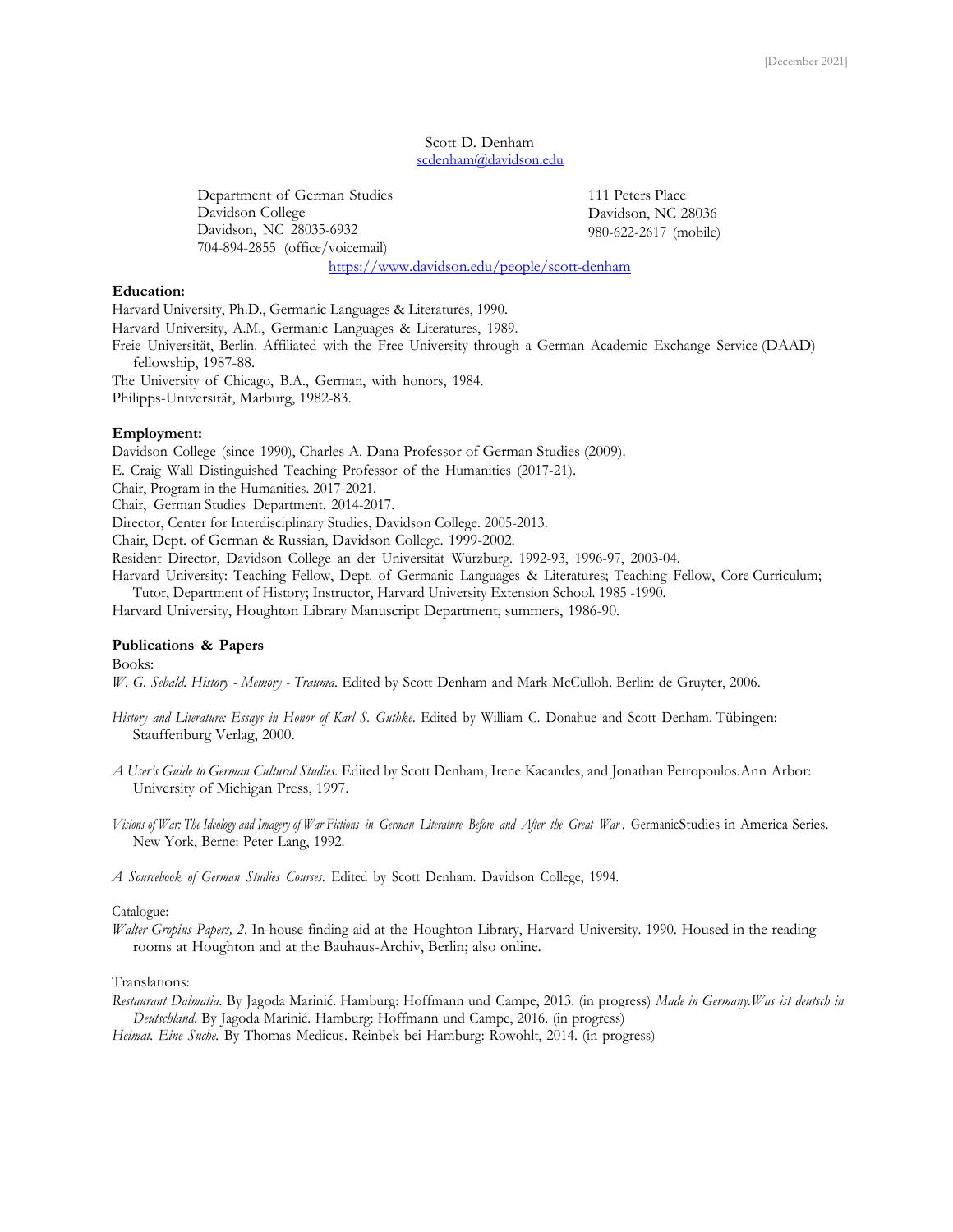"An Alternative History of Pop," by Enno Stahl. Transl. by Scott Denham. In *German Pop Literature: A Companion*, Ed. Margaret McCarthy. Berlin, New York: De Gruyter, 2015.

"My Times," by Thomas Mann. Transl. and intro. by Scott Denham. *The New England Review* 27.4 (2006): 190-203.

- "Internal and External Emigration: A Dialogue," by Friedrich Torberg. Transl. and intro. by Scott Denham. *TheNew England Review* 20.4 (1999): 36-56.
- "The Weimar Myth: From City of the Arts to Global Village," by Gert Theile. Transl. by Scott Denham. In *Unwrapping Goethe's Weimar: Essays in Cultural Studies and Local Knowledge* . Eds. Burkhard Henke, Susanne Kord, and Simon Richter. Rochester: Camden House, 2000. 310- 328.

Articles:

"The Cult of Sebald." In *WG Sebald in Context*. Edited by Uwe Schütte. Cambridge University Press, 2022. Forthcoming.

"*The State We're In*: Narratives of Migration and Translation." By Scott Denham, Robin Ellis, and Roman Utkin. *The German Quarterly*. 90.2 (Spring 2017): 227-229.

- "Teaching the Theory and Practice of Literary Translation in Multiple Languages." By Keyne Cheshire, Scott Denham, Amanda Ewington, and Kyra A. Kietrys. In *Translation, Globalization and Translocation: The Classroom and Beyond*. Edited by Concepción B. Godev and Lauren Lydic. Basingstoke, UK: Palgrave Macmillan, 201 7. (Forthcoming.)
- "W.G. Sebald's Magic Mountains." In Heights of Reflection: Mountains in the German Imagination from the Middle Ages to the Twenty-First *Century*. Edited by Sean Ireton and Caroline Schaumann. Rochester: Camden House, 2012. 320- 333.

Multhaup, Kristi, Scott Denham, Hilton Kelly, and Barbara Lom. "A Mechanism for Multidisciplinary Dialogue: The *Memory & …* Series." *The Journal of Undergraduate Neuroscience Education (JUNE)* 10.1 (Fall 2011): A9-A13.

- "Die englischsprachige Sebald-Rezeption." In *W.G. Sebald: Politische Archäologie und melancholische Bastelei*. Edited by Michael Niehaus and Claudie Öhlschläger. Berlin: Erich Schmidt Verlag, 2006. 259-68.
- "Introduction" to Jens Rehn, *Nothing in Sight*. Transl. by Kenneth Northcott; intro. by Scott Denham. Chicago: University of Chicago Press, 2005. Translated as an afterword in the Russian edition of *Odin v okeane*. Moscow: AST-Press Kniga, 2006. 100-110.
- "Foreword: The Sebald Phenomenon," *W. G. Sebald. History - Memory - Trauma*. Edited by Scott Denham andMark McCulloh. Berlin: de Gruyter, 2006. 1-6.

"Stories of Euthanasia in Germany." *Issues in Integrative Studies* 18 (2000): 7-25.

- "*Schindler's List* in Germany and Austria: A Reception Study." In *Memory, Memorialization, and Denial*, ed. Peter Hayes. Evanston: Northwestern UP, 1999. 193-210.
- "How to Read a Novel" (with Irene Kacandes), and "How to View a Building" (with Wallis Miller) in *A User's Guide to German Cultural Studies*, eds. Scott Denham, Irene Kacandes, and Jonathan Petropoulos. Ann Arbor: University of Michigan Press, 1997. 456-57, 474-76.

"Mörderische Mentalität? Die doppelte Goldhagen-Rezeption in den USA." With Christopher R. Jackson. *Evangelische Kommentare* (5/1997): 272-74.

"All Quiet on the Western Front." *Masterplots: Twentieth Anniversary Revised Second Edition*. Pasadena: Salem Press, 1997. 154-57.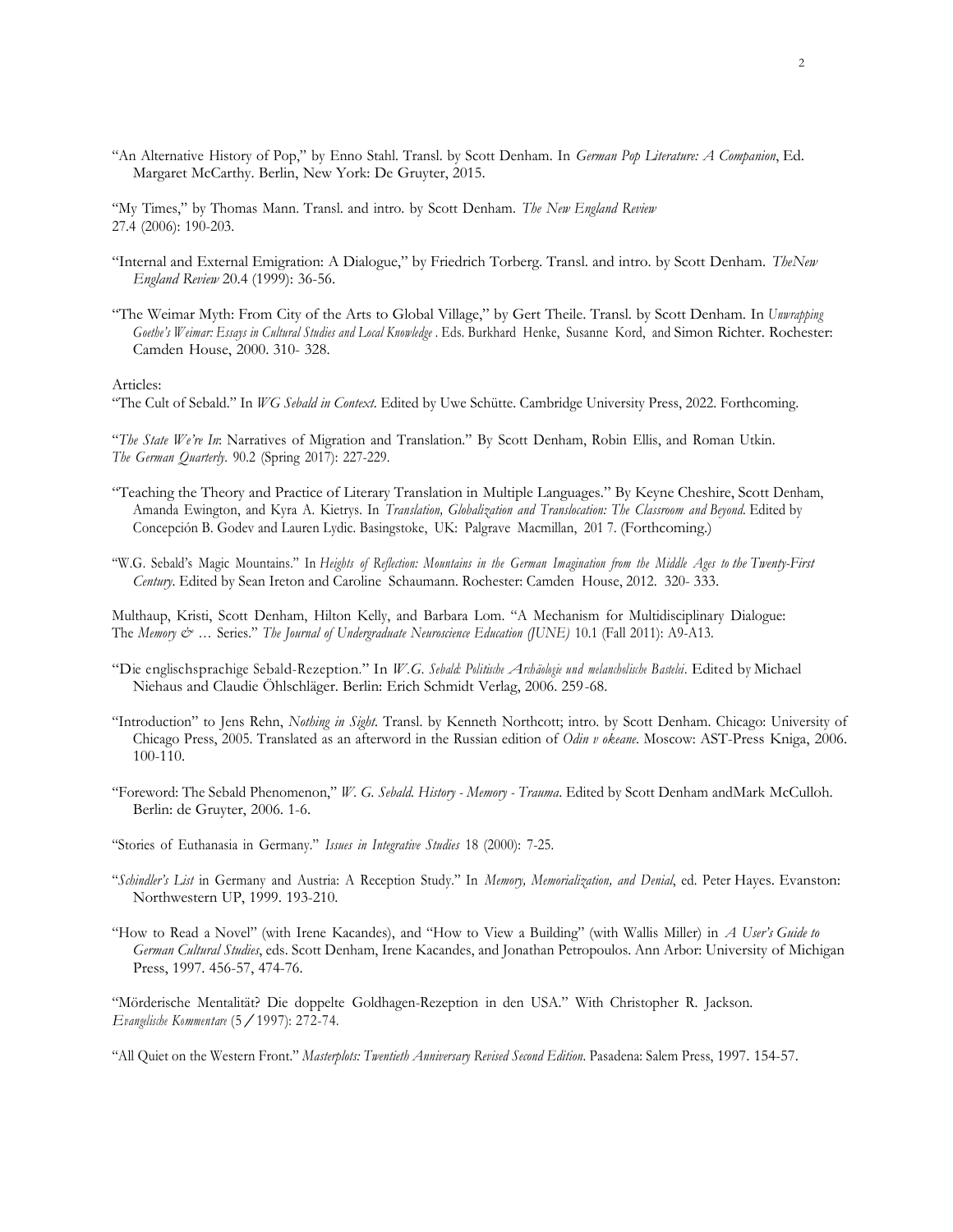"The American Council on Germany Seventeenth German-American Young Leaders Conference 1995." *American Council on Germany Occasional Paper*. New York: American Council on Germany, 1996.

- "*Schindler's List* in Germany and Austria: A Reception Study." *German Politics and Society* 13.1 (Spring 1995): 135-46. "Some Current Views of German Modernism." Review article. *German Politics and Society* 28 (Spring 1993): 68-74. "Franz Kafka in the GDR, 1949-1989." *Journal of the Kafka Society of America* 16/1 (June 1992): 31-39. "Georg Trakl's 'Grodek'" In *Masterplots II: Poetry* (Pasadena: Salem Press, 1992), 888-890.
- "Die jüngste Jüngerei: Is Ernst Jünger Finding a Place in the German Pantheon?" *German Politics and Society* 22(Spring 1991): 60-73.

### **Papers, Talks, Presentations, Meetings:**

The Mendel Archive Project. https://writingofmemory.scottdenham.net/ major archival and public history initiative. I am leading the scholarly and archival aspects of the project.

 $\text{May } 2021 - \text{four salons}$ 

November 2021 – on-campus arts workshops, talks, and archival work, all grant-funded.

2020-2021 pandemic work:

- Participant in several workshops and courses and meetings focused on just and equitable and antiracist pedagogy and scholarship:
- Summerschool workshops, EmBIPoC Empowerment von Black, Indigenous und People of Color,

Hochschulgruppe der Universität Kiel, September, 2020

- <sup>o</sup> Antischwarzen Rassissmus klar benennen
- <sup>o</sup> Anti-muslimischer Rassismus
- <sup>o</sup> Anti-Asiatischer Rassismus
- <sup>o</sup> "Der Islam gehört nicht zu Deutschland"
- <sup>o</sup> Impulse für Kritisches Weißsein
- <sup>o</sup> Diversity, Gleichstellung und Co.
- Critical Digital Pedagogy, Univ. of Denver, Hybrid Pedagogy project, August 2020
- DLI workshops, summer 2020, Davidson College
- FIRST workshops and seminars, Davidson College, fall 2020
- Ungrading bookclub (via David Buck, Howard Community College), fall 2020 and ongoing

"Wie kann ich Ihnen helfen? The Syrian refugee crisis in a German studies language classroom." Panelist: Teaching the Syrian Refugee Crisis in the DACHL Curriculum. AATG/ACTFL annual meeting, Boston, 19 Nov2016.

"Naming New Germans: From 'Gastarbeiter' to 'Neue Deutsche' in the New European Nation of Immigrants." NC-AATG Spring meeting. Forestview High School, Gastonia, 6 Feb 2016

"History, Culture, Memory: Forgetting Russian Women, Stereotyping Greek Lit, Forcing (Non-) German Identities, and Disappearing a Spanish Political Activist," panelist (on translating Jagoda Marinić). AmericanLiterary Translators Association annual meeting. Tucson, AZ, 28 Oct 2015.

"The Beer Kings," by Jagoda Marinić, translated by Scott Denham. Public reading at the Davidson College New York City alumni event, 4 Oct 2015.

"An Insider's Look at the Politics of Reviewing Translations," panelist. American Literary Translators Association annual meeting. Milwaukee, WI, 13 November 2014.

"The Fall of the Wall 25 Years Later," invited talk, The Pines at Davidson, 5 Nov 2014.

"Screencasting Very Short Grammar Review Lessons: An Effective Tool for Students?" FLANC, Winston-Salem,NC, 4 October 2014.

"Interdisciplinary Learning and STEM Fields." NC-AATG fall meeting, Wake Forest University, 28 September 2013.

"Making the Interdisciplinary Programs Sustainable." At the Mellon-funded conference "Making the Global Local: Interdisciplinary Programs and Area Studies in a Small College Setting," Centre College, 5 -6 April 2013.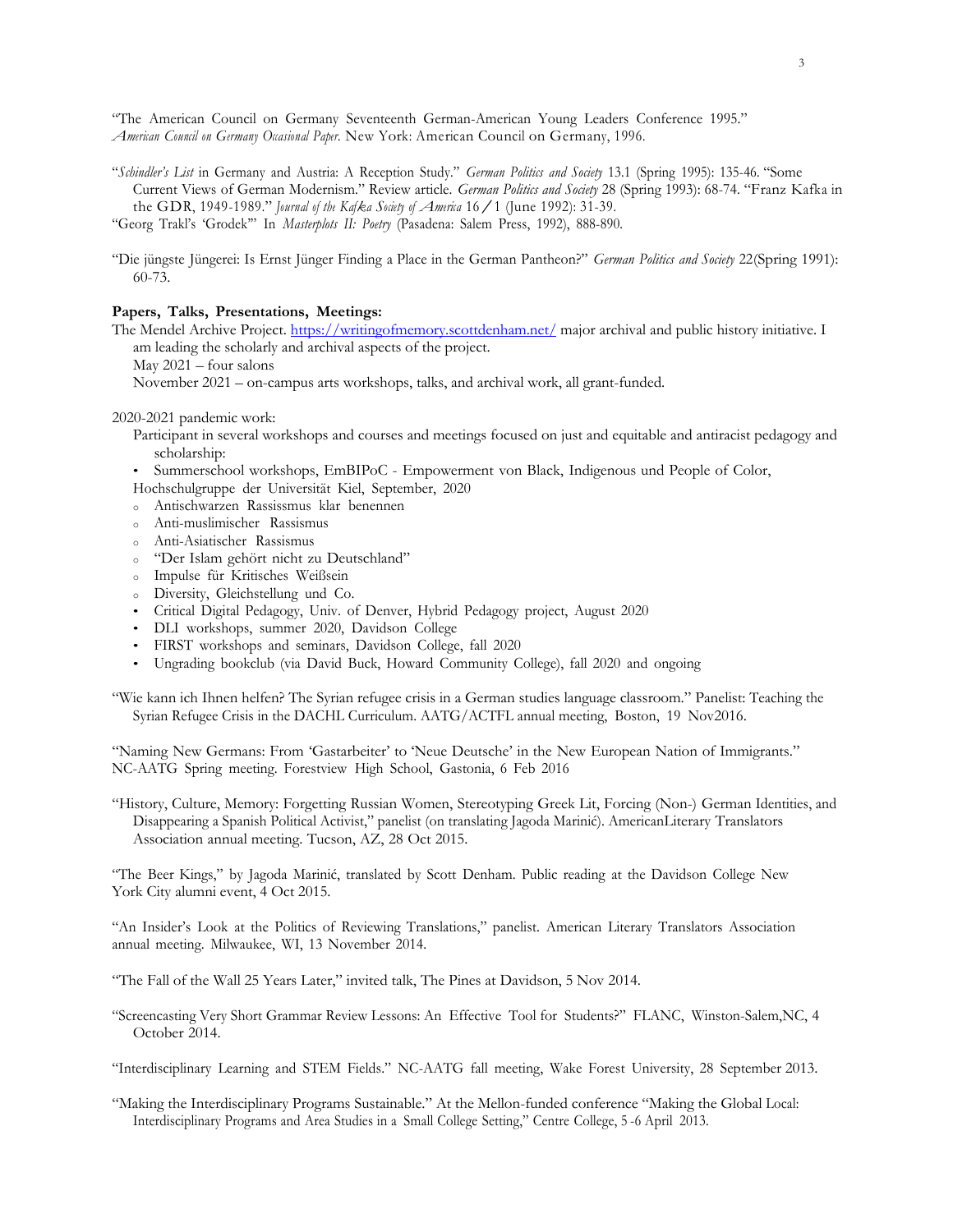"Phoenix and Farce: Competing Narratives of Dresden for Americans Since World War I"; "The Place of Dresden in American Memory." American Historical Association, New Orleans, January, 2013.

- "Projecting National Identities on the Alps from Daudet's Tartarin to Mann's Castorp and into the National Socialist Beyond." Thinking Mountains 2012, Interdisciplinary Mountain Studies Conference. Canadian Mountain Studies Initiative, University of Alberta, December 11-14, 2012.
- Foundational Roundtable. Chair, German Studies Association Interdisciplinary Network on War and Violence,German Studies Association, Milwaukee, 4-6 October 2012.
- "Institutionalizing Interdisciplinary Curricula and Programs at Davidson College," Keck-PKAL Facilitating Interdisciplinary Learning Session, AAC&U, Washington, D.C. 27 January 2012.
- "The Single Author Course." Presenter, session planner and chair. American Association of Teachers of German, Louisville, KY, Nov. 18-19, 2011.
- "Germany Ascendant. Germany Ascendant?" Invited lecture, annual Great Decisions Lecture Series: "GermanyAscendant," Foreign Policy Association, Charlotte, Jan 2011.

"Don't Let a Crisis Go To Waste," professional focus panel, American Association of Teachers of German annual meeting. Boston, November 2010.

"Supporting Undergraduate Research in German and the Humanities: Fitting into New and Existing Structures," American Association of Teachers of German annual meeting, Boston, November 2010.

- Project Kaleidoscope (PKAL) Facilitating Interdisciplinary Learning project, various meetings 2008 -2010; Davidson team leader; facilitator "PKAL-FIDL National Colloquium," Washington, D.C., October 2010; "Keck/PKAL Working Roundtable on the Future of FIDL [facilitating interdisciplinary learning]," Annapolis,April 2011.
- "How Does New Transatlantic Leadership Affect Globalism and Globalization?" invited lecture, Senior Scholars, Charlotte, NC, October 2009.

"Creating Useful Regional Networks Among Institutions," American Association of Teachers of German annual meeting, Orlando, November 2008.

"Memories, Memoir, Diary, Novel. How do (Individual) Narratives of Memory Inform the (Collective) Narrative of History?" *Memory & . . .* faculty lecture series, Davidson College, November 2008.

"Are Language Studies also German Studies?" Roundtable. German Studies Association annual meeting, Minneapolis-St. Paul, October 2008.

"Transatlantic Relations and Global Education," invited keynote lecture, 55th International Conference of the Southeastern World Affairs Institute, Black Mountain, NC, July 25-27, 2008.

"What to Remember on Holocaust Remembrance Day?" invited lecture, Jewish community center, Lancaster, SC, January, 2008.

Panelist, "Too Much Literature? The Role of Literary Studies in the German Classroom," NC- AATG fallmeeting, Elon University, 19-20 October 2007.

Panelist, "The State of Advocacy and Articulations Projects," NC-AATG spring meeting, Lenoir- Rhyne College, 17 February 2007.

Annual meeting co-chair, American Associations of Teachers of German. San Antonio, Nov. 15- 18, 2007.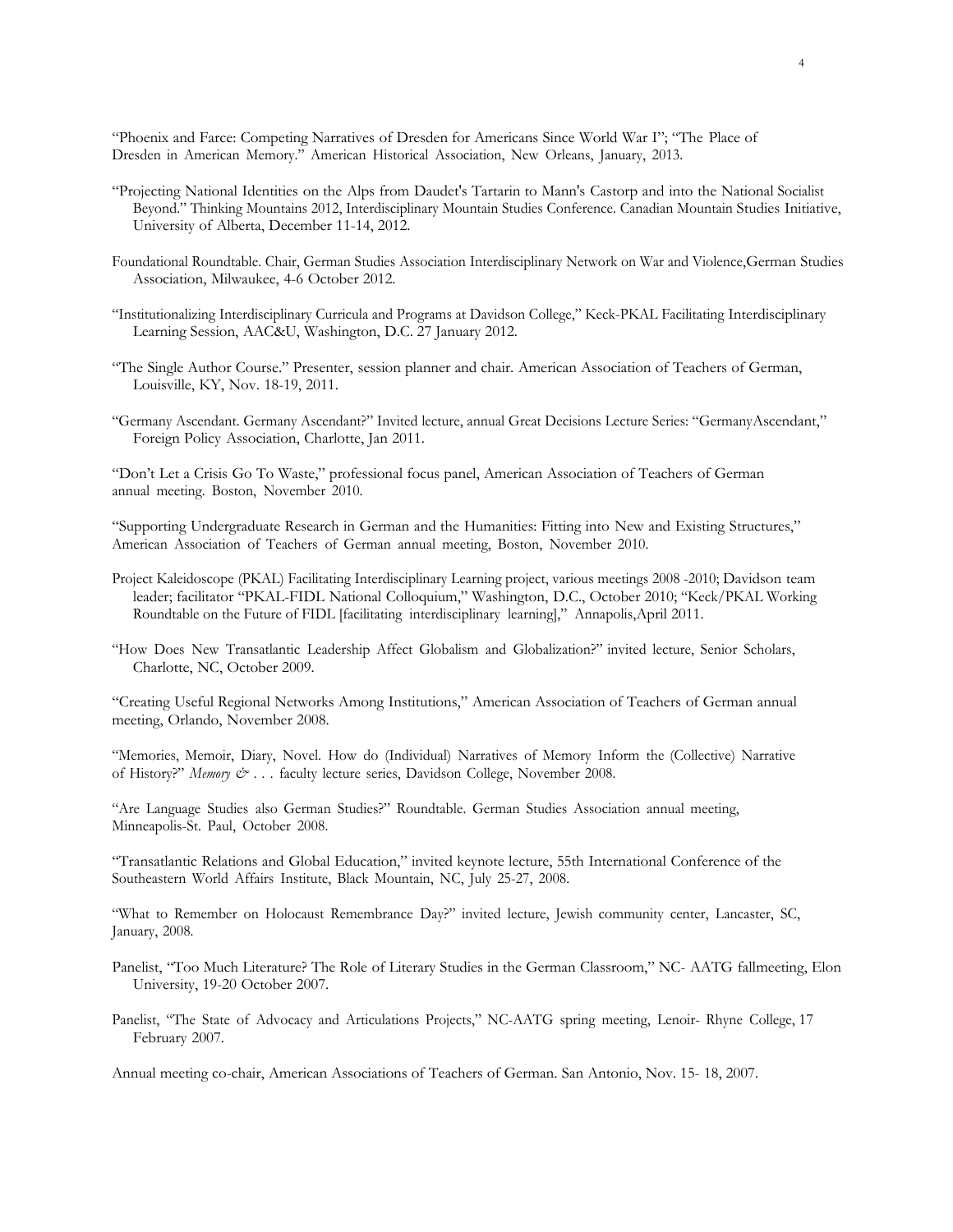- Convening committee member, Interdisciplinary German Studies in the Southeast, Emory University. Atlanta, Sept. 14-15, 2007.
- "Wagner in His Time: 1848 and All That." Invited lecture. Charlotte Symphony Orchestra. April 29, 2007.
- Convening committee member, annual interdisciplinary workshop in German Studies in North Carolina.Organizational meeting. Chapel Hill, Dec. 1, 2006.
- "Teaching Edgar Reitz's *Heimat* (I): Confusing and Affirming Themes of Nation, Place, and Self." American Association of Teachers of German annual meeting, Nashville, November 17 -18, 2006.
- "Advocacy for German in NC," workshop leader. NC American Association of Teachers of German fallchapter meeting, Duke University & UNC – Chapel Hill, Oct. 27-28, 2006.
- "W.G. Sebald's Rhetoric of Suffering." German Studies Association Meeting, Pittsburgh, Sept. 29- 30, 2006.

"The Missing Literature of World War II: Hans Erich Nossack's *The End* and Jens Rehn's *Nothing in Sight*." Goethe-Institut Chicago, 14 November 2005.

"Mapping the Landscape of Austrian Literary Prizes on the Back of Friedrich Torberg." German Studies Association, Milwaukee, 29 Sept.-2 Oct., 2005.

- "Kleist im Ausland während der NS-Zeit: Auslandsgermanistik, Emigrationsgermanistik und Fragen der Rezeption eines nationalisierten deutschen Dichters." Kleist im Nationalsozialismus. Kleist-Museum, Frankfurt/Oder, 17-18 June, 2005.
- "German 101: Falling Down, Getting Up and Getting Beyond the Tensions between Cultural Studies andLanguage Learning. "AATG/ACTFL Annual Meeting. Chicago, 20 Nov. 2004.
- "Luftkriegsroman *als* Geschichtsschreibung: Nossack, Vonnegut, Heller" Literatur und Geschichte— Interdisziplinäre Ansätze zwischen Fakt und Fiktion, Center for Comparative European History, Free Universityof Berlin, 5 June 2004.

"Rezeptionstheoretische und -praktische Überlegungen zur Darstellung des Bombenkriegs im amerikanischen und deutschen Kriegsroman." Invited lecture, Dept. of Comparative Literature, Universität Mainz, 26 May 2004.

"Die Rezeption Sebalds im englischsprachigen Ausland." W.G: Sebald: Politische Archäologie und melancholische Bastelei, Internationale Tagung, Carl Friedrich von Siemens Stiftung München, 1 -4 March, 2004.

Conference organizer, "W.G. Sebald: Works and Influences, The Third Occasional Davidson Symposium on German Studies," March 14-17, 2003, Davidson College. An international symposium on W.G. Sebald; securedmajor grant funding (see below).

"The Holocaust and Word War Two: a comparative look at truth and fiction and some guesses about how to know the difference between the two." Third Annual Alumni Distinguished Lecturer, Davidson College, April 19,2002.

"Friedrich Torberg's Politics of Emigration." Austrian Writers Confront the Past, International Conference at the University of Pennsylvania, April 12-14, 2002.

"The System of Art and the Beauty of Science," panel discussion on genius, scientific creativity, artistic inspiration, aesthetics. Davidson College, 20 March 2002.

"Wagner in History." Charlotte Symphony Richard Wagner Symposium, Queens College, 17 March 2002.

"First-Year Writing Seminars and the Liberal Arts Curriculum." Realism, Idealism, and the Future of the Liberal Arts panel, annual meeting of the American Association of Colleges and Universities, Washington, D.C., Jan 19 -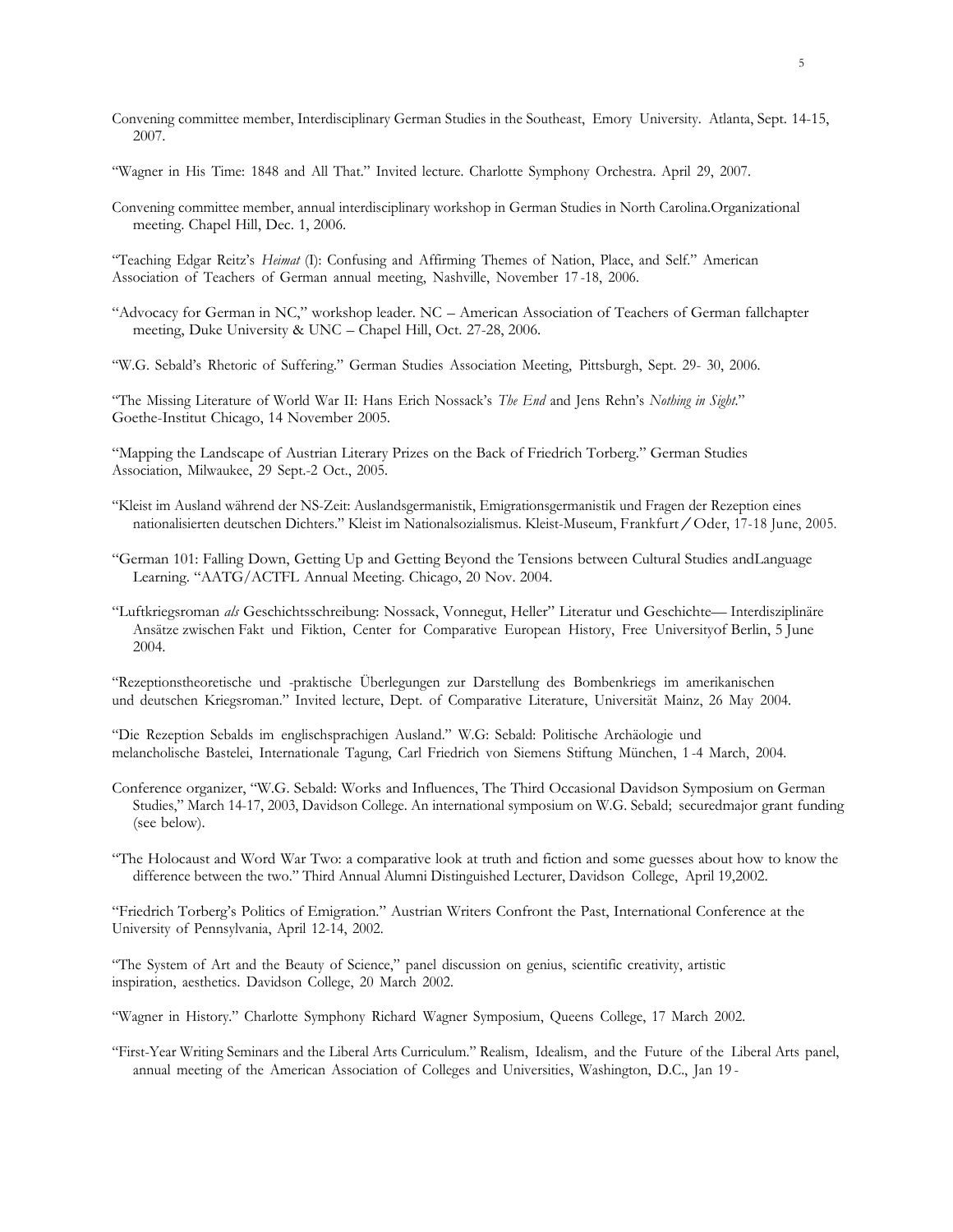22, 2000.

"From Theory to Practice: The Nazi Doctors." Presentation at the Symposium "Euthanasia in Germany (1920 - 1945): Implications for the Contemporary Right-to-Die Debate," Appalachian State University, Boone, NC, November 11-12, 1999.

"Writing at Davidson." Presentation, with Peter Krentz, Cornell University conference on writing the disciplines, John S. Knight Writing Program, Ithaca, NY, June 22-27, 1999.

- "Remarks on the State of German Cultural Studies." Invited panelist, Duke University German studies symposium "Does the Past Have a Future," Durham, NC, Apr 16, 1999.
- Co-planned and hosted "Technology and Foreign Language Pedagogy." Spring meeting, North Carolina Chapter, American Association of Teachers of German, Davidson College, Mar 20, 1999.

"German Cultural Studies: Theory, Research, Teaching." Planned all three sessions of the Division of Nineteenth- and Early-Twentieth-Century German Literature, Modern Language Association annual meeting, San Francisco, Dec 27-30, 1998.

"What the German Elections Mean for Them and Us." Invited lecture, with Louis L. Ortmayer, Appalachian State University, Boone, NC, Nov 19, 1998.

"Teaching the Holocaust for the First Time." Lessons and Legacies V, Holocaust Education Foundation biennial conference, Florida Atlantic University, Boca Raton, FL, Nov 6-9, 1998.

"Outsiders Insiders: the Greens after the Election," International Studies Association South annual meeting, University of North Carolina at Charlotte, Charlotte, NC, Oct 30-31, 1998.

"Trends in Publishing in German Cultural Studies." Discussant, German Studies Association annual conference, Washington, D.C., 25-28 Sept., 1997.

"Betreuung an deutschen Hochschulen; Vorbereitung amerikanischer Studenten." Paper and presentation, Council on International Educational Exchange 1997 Resident Directors Meeting, Berlin, 20 -21 February 1997.

"German Studies heute." Opening and host presentation to the North Carolina American Association of Teachers of German bi-annual meeting, Davidson College, 30 March 1996.

"German Identities Now," opening presentation, American Council on Germany Young Leaders Conference, Lake Geneva, Wisconsin, 18-23 August, 1995.

- "Special Session on German Studies: Charting German Studies in a Changing Political, Institutional and Intellectual Landscape: A Membership Forum on Revising the GSA "Guidelines for German Studies Programs,"presenter, German Studies Association annual conference, Chicago, 22-24 Sept. 1995.
- "Teaching the Culture and Literature Course Abroad," panel co-organizer and presenter, "Forschungsreise, Field Trip, or Package Tour: Organizing Excursions that Teach, Integrating Cultural Experiences with Cultural Studies," workshop presentation, American Association of Teachers of German/Internationaler Deutschlehrer Verband meeting, Stanford University, August 4-6, 1995.
- "The State of German Studies Today," invited presentation to the German Studies Research Group, HarvardUniversity, 20 April, 1995.

"Reassessing Gropius and the Bauhaus," session chair and organizer, Society of Architectural Historians annual meeting, Seattle, April 5-8, 1995.

Conference organizer, "German Studies as Cultural Studies: A Symposium," March 1995, Davidson College. An international symposium on the theory and practice of interdisciplinary work in German Studies and cultural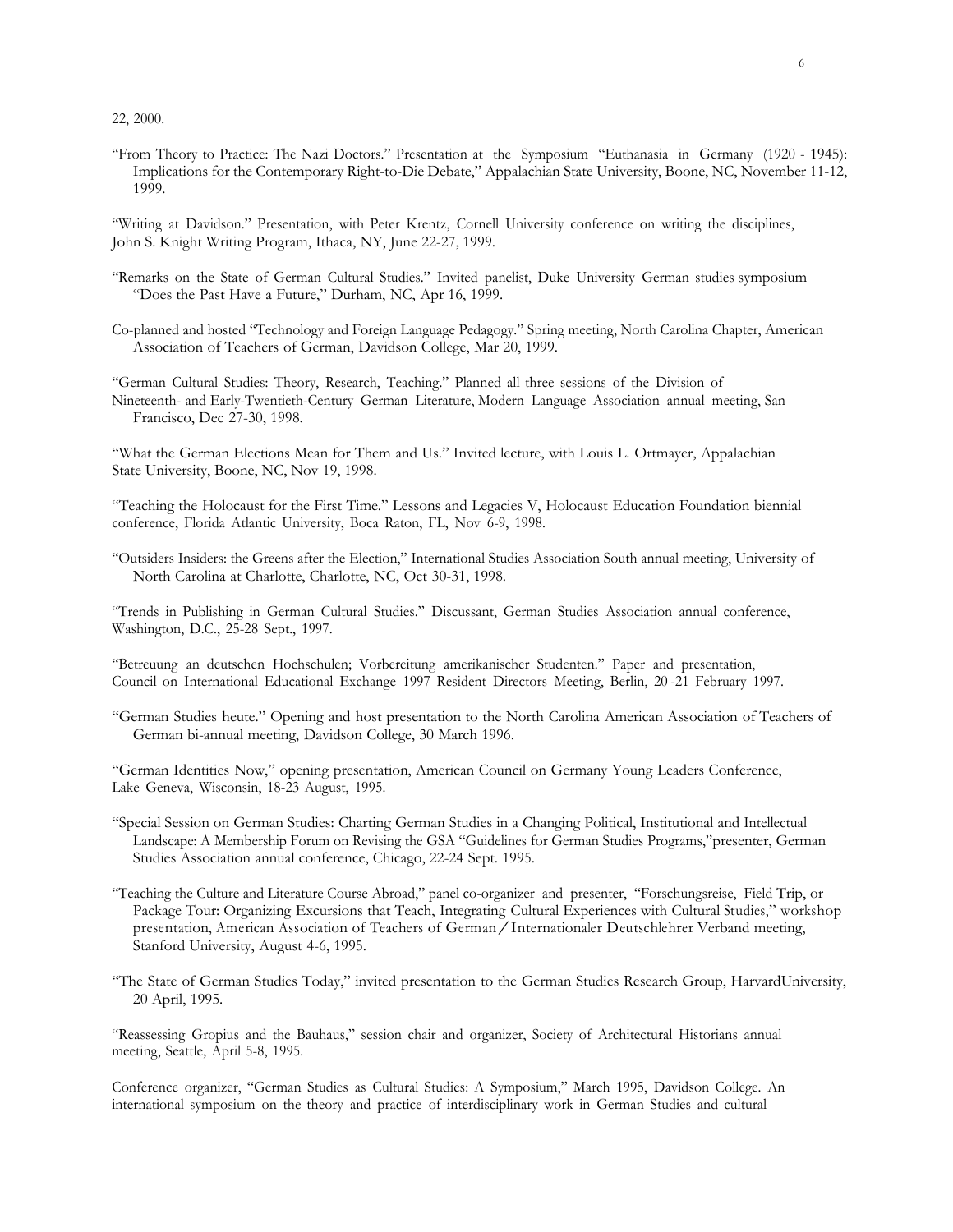studies; secured major grant funding.

"Selling Colonies to the Homebodies: A Reception Study of Hans Grimm's *Volk ohne Raum*," presented at the 1994 Modern Language Association convention, San Diego, CA, December 1994.

"*Schindler's List* in Germany and Austria: A Reception Study," presented at the 1994 German Studies Association meeting, Dallas, TX, October 1994.

"*Schindler's List* in Germany and Austria: A Reception Study," presented at the third Lessons and Legacies conference on Holocaust Education, Dartmouth College, Hanover, NH, October 1994.

"Goethe's Urpflanze as a Theory of Knowledge," to the Aspen Waldorf School Board of Directors, November1994; and "Goethe, Hutchins, Paepcke, Steiner, or Why Talk About Goethe Here and Now?" invited public lecture sponsored by the Aspen Waldorf School, November 1994.

Session organizer and commentator, "Teaching German Studies Interdisciplinarily," German Studies Association conference, Washington, D.C., October 1993.

"'Zu Kleist stehen heißt Deutsch sein': Kleistrezeption im 'Kleistroman' der NS-Zeit." Invited lecturer, Kleist-Gedenk-und-Forschungsstätte, Frankfurt/Oder, January 1993.

"'Zu Kleist stehen heißt Deutsch sein!' Fictional Representations of Heinrich von Kleist during the Third Reich." Paper presented at the 1992 Modern Language Association conference, New York, December 1992.

"Arnold Zweig's 'Die Bestie' and German-Jewish Nationalism." Paper presented at the 1992 Modern Language Association conference, special session on Arnold Zweig, New York, December 1992.

"The Modernist Institution and Institutions of Modernism: Toward a Theoretical Definition." Paper presented at the 1992 University of Antwerp Conference "From Modernism to Avant-Garde," Antwerp, Belgium, May 1992.

"The Insider as Outsider: Knowing Narrators in Doris Dörrie's Short American Fictions." Paper presented at the 6th Annual Hollins Colloquium on German Film, April 1992.

"Franz Kafka in the GDR, 1949-1989." Presented at the Kafka Society of America meeting, Modern Language Association conference, San Francisco, December 1991.

"Ernst Jünger in the German Canon? Nationalism, Politics, and the Weight of the German Past." Presented at the 2nd Annual Conference on the Canon & Marginality, SUNY-Binghamton, 1991.

"Love and Marriage in Edgar Reitz's *Heimat*." Presented to the 5th Annual Hollins Colloquium on German Film,Hollins College, April 1991.

*Reviews*:

Paul Whitehead. *Im Abseits. W.G. Sebalds Ästhetik des Marginalen*. Bielefeld: Aisthesis, 2019. For *Monatshefte*, forthcoming.

- Christer Petersen, ed. *Zeichen des Krieges in Literatur, Film und Medien: Band I Nordamerika und Europa*. Kiel: VerlagLudwig, 2004. H-German. December 2005.
- "Healing by Novels?" Review of Susanne Vees-Gulani. *Trauma and Guilt: Literature of Wartime Bombing in Germany*. Berlin and New York: Walter de Gruyter, 2003. H-German. January 2005.
- Review essay: Hans Erich Nossack, *Der Untergang*, Jörg Friedrich, *Der Brand*; Gunter Grass, *Im Krebsgang*; Jens Rehn, *Nichts in sicht*; *Ein Volk von Opfern: Die neue Debatte um den Bombenkrieg 1940 -1945*, ed. Lothar Kettenacker;and several other titles. H-German. November 2003.
- Watt, Roderick H., ed. *An Annotated Edition of Victor Klemperer's LTI: Notizbuch eines Philologen*, with English Notes and Commentary by Roderick H. Watt. Studies in German Thought and History, Vol. 17. Lewiston, Queenston, Lampeter: Edwin Mellen Press, 1997. H- German. July 2003.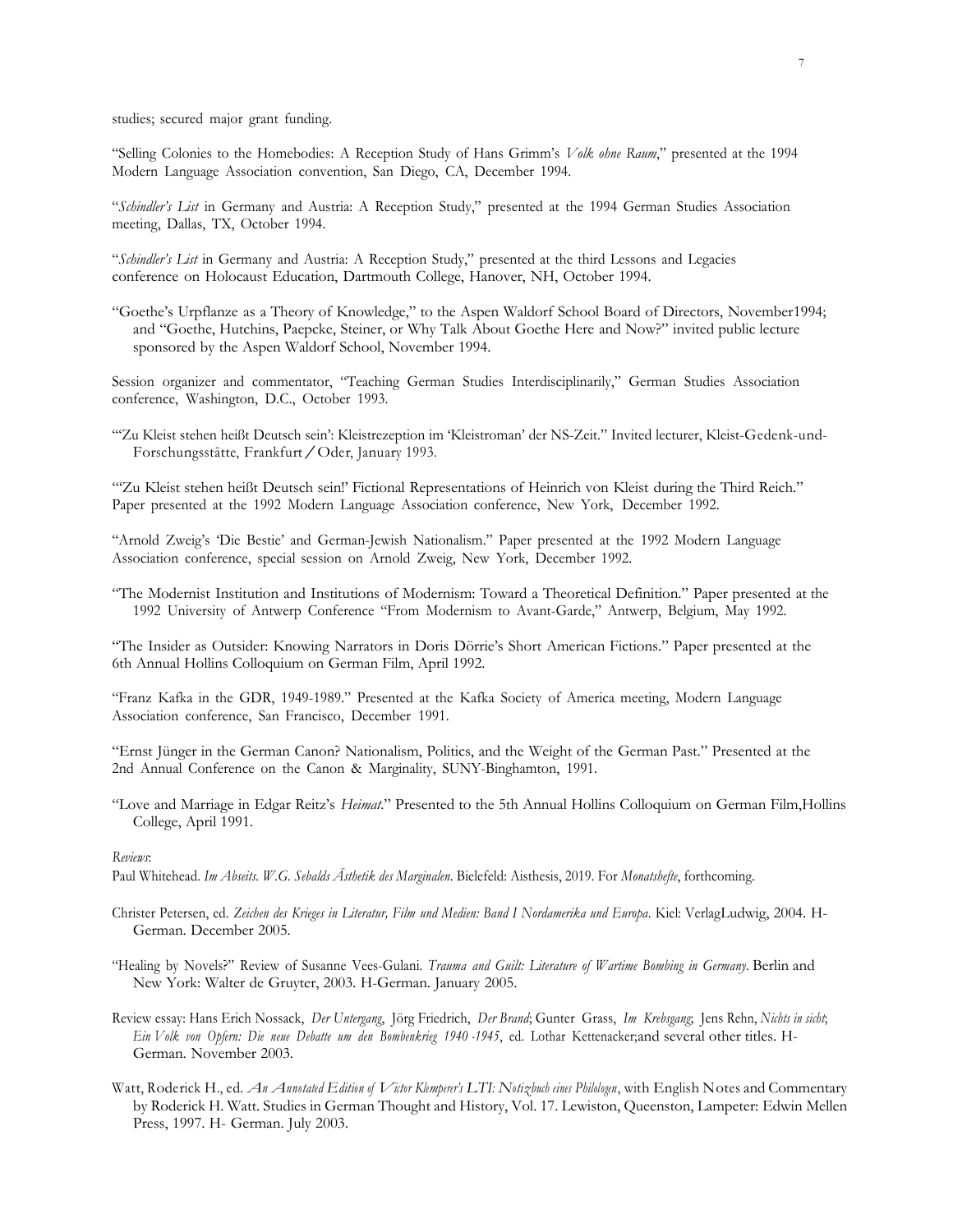- Klemperer, Victor. *The Language of the Third Reich: LTI - Lingua Tertii Imperii, A Philologist's Notebook*. Trans. MartinBrady. London & New Brunswick, NJ: The Athlone Press, 2000. H- German. July 2003.
- Albert, Mechtild. *Avantgarde und Faschismus: Spanische Erzählprosa 1925-1940*. Tübingen: Niemeyer, 1996. *Letras Peninsulares* 11.3 (Winter 1998-99): 869-71.

Ginsberg, Terri and Kirsten Moana Thompson, eds. *Perspectives on German Cinema*. New York: G.K. Hall & Co., 1996. H-NET Book Review. H-German@H-net.msu.edu (October, 1998).

- Linder, Ann P. *Princes of the Trenches: Narrating the German Experience of the First World War* . Columbia, SC: Camden House, 1996. *International Review of Modernism* 1.1 (Fall/Winter 1997): 26-27.
- Kniesche, Thomas and Stephen Brockmann, eds. *Dancing on the Volcano: Essays on the Culture of the Weimar Republic* . Columbia, SC: Camden House, 1994. *German Quarterly* 68.4 (Fall 1995): 474-75.

Reinhold Grimm and Jost Hermand, eds. *High and Low Cultures: German Attempts at Mediation*. (MonatshefteOccasional Volume 14). Madison: U of Wisconsin P, 1994. *German Studies Review* 18.3 (Oct 1995): 564-565.

- Peter Nusser. *Trivialliteratur* (Sammlung Metzler: Realien zur Literature, vol. 262). Stuttgart: Metzler, 1991. *GermanStudies Review* 17.3 (Oct 1994): 560-61.
- Brenneke, Reinhard. *Militanter Modernismus: Vergleichende Studien zum Frühwerk Ernst Jüngers*. Stuttgart: <sup>M</sup> & P, Verlag für Wissenschaft und Forschung, 1992). *German Quarterly* (Spring 1994): 279-80.
- Dempewolf, Eva. *Blut und Tinte: Eine Interpretation der verschiedenen Fassungen von Ernst Jüngers Kriegstagebüchern vor dem politischen Hintergrund der Jahre 1920 bis 1980*. Würzburg: Königshausen & Neumann, 1992. *German Quarterly*, 66/4 (Fall 1993): 565-567.

Koslowski, Peter. *Der Mythos der Moderne: Die dichterische Philosophie Ernst Jüngers*. Munich: Fink, 1991. *German Quarterly* 66/2 (Spring 1993): 263-64.

Baird, Jay W. *To Die for Germany*. Bloomington, Indianapolis: Indiana University Press, 1990. *German Politics & Society* 20 (Fall 1990): 95-98.

# **Fellowships, Grants, Prizes and Awards**

*Fellowships*

Fellow, Freeman Foundation Symposium, Salzburg Seminar Special Session on Searching for Common Values East and West, Salzburg, June 1-6, 1999.

Fellowship award, DAAD/Cornell German Studies <sup>1997</sup> Summer Seminar; declined.

- Fellow, Jesse Ball duPont Summer Seminar for Liberal Arts College Faculty, "Culture Wars and American Democracy," National Humanities Center. June 3-21, 1996; declined.
- Fellow, American Council on Germany Young Leaders Conference, Lake Geneva, Wisconsin, conferencerapporteur 18-23 August, 1995.

Salzburg Seminar Fellow for the Seminar "Literature as a Political Force." Salzburg, July 11-25, 1993.

National Endowment for the Humanities Summer Stipend, initial research on Gropius Bauhaus Modernism: A Cultural History of a Modernist Institution [working title] at Harvard's Houghton library and Graduate School ofDesign library, 1992.

### *Grants*

Grants received for the Mendel Archive Project, 2021 (total approx. \$14,000):

- Campus Weeks grant, The Embassy of the Federal Republic of Germany;
- The Bacca Foundation Artist In Residence Program at Davidson College;
- The Davidson Arts Across the Curriculum Enrichment Fund;
- The Clark Ross Innovation Fund;
- The Bremer Fund in German Studies;
- The Cox Endowment in the Humanities;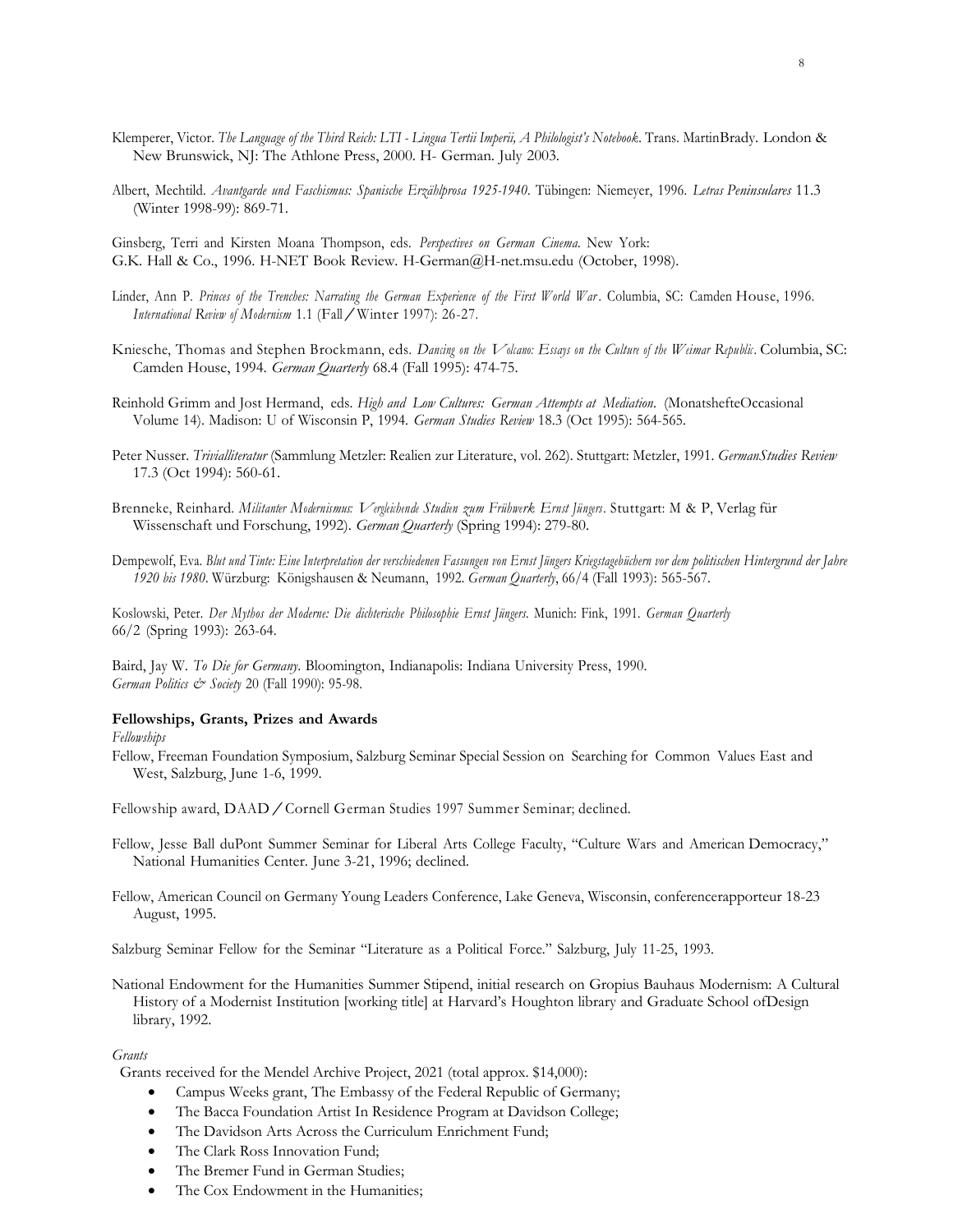- The Stories Yet to Be Told project at Davidson College
- Davidson College JEC grant for supporting student work and staff compensation on the Jewish History at Davidson Project, https://digitalprojects.davidson.edu/jewishidentity, with students Taylor Drake, Olivia Harper, Dahlia Krutkovich, Cathy Xu, 2020.
- Davidson College JEC grant for supporting student work and staff compensation for the Bienstock Oral History project in the College Archives, with students Olivia Harper and Jonah Pesikoff, 2020.

German Embassy, Washington, D.C., for the "Germany Meets the U.S. Campus Weeks Program" featuring critic and journalist Nikolaus Bernau as critic in residence at Davidson, 11/7 – 11/16, 2016. \$6,000.

Davidson College Group Investigations Grant, to support a study trip to Gunzenhausen and Heidelberg for German Studies 260 "Introduction to German Cultural Studies" and three colleagues, one from fellow Duke Endowmentsupported institution Johnson C. Smith University, 10 – 17 Dec 2016, awarded October 2016. \$22,500 from the Davidson Weinstsein Fund, and the Bacca Fund. To interview authors Thomas Medicus and

Jagoda Marinić.

- Davidson College DRI Group Investigations Grant, to support a study trip to Berlin for History 433/Germ an Studies 433 "The Holocaust and Representation," Feb 26-Mar 5, 2016, awarded Oct 2015. \$25,000 from the Davidson Research Initiative and the Weinstsein Fund; \$3000 VPAA Faculty Development Funds.
- German Embassy, Washington, D.C., for the "25 Years of German Unity Campus Weeks Program" featuringauthor Jagoda Marinić as writer in residence at Davidson,  $9/27 - 10/3$ , 2015. \$6,200.
- American Council on Germany, to support the visit of MdB Ekin Deligöz and MdL Kerstin Celina, Feb 14-21,2015, awarded Nov 2014. \$2,500.
- Davidson College DRI Group Investigations Grant, to support a study trip to Berlin for German 240, Feb 27-Mar 8, 2015, awarded Nov 2014. \$15,000. Dean Rusk Program in International Studies, to support a study trip to Berlin for German 240, Feb 27-Mar 8, 2015, awarded Nov 2014. \$3,000.

German Embassy, Washington, D.C., for the "25th Fall of the Wall Campus Weeks," November, 2014. \$3,27

ACS Blended Learning grant to focus on "flipping the classroom," with Amanda Ewington and Erland Stevens, summer 2014.

- ACS (Associated Colleges of the South)-Mellon Faculty Renewal Grant, with Professors Barbara Lom, Kristi Multhaup, Hilton Kelly, for a three-year interdisciplinary teaching project on memory, 2008.
- Davidson College. Faculty summer research grant for research on war memorials and representations of German suffering, 2006.
- Davidson College. Faculty summer research grant for research on war memorials and representations of German suffering, declined, 2005.

Max Kade Foundation: \$5,000 grant secured for Davidson for "W.G. Sebald: Works and Influences," Third Occasional Davidson German Studies Symposium, Davidson 13-16 March 2003, 2002.

DAAD (German Academic Exchange Service): \$6,000 grant secured for Davidson for "W.G. Sebald: Works andInfluences," Third Occasional Davidson German Studies Symposium, Davidson 13-16 March 2003, 2002.

Davidson College McGaw lectureship: \$6000 for "W.G. Sebald: Works and Influences," Third Occasional Davidson German Studies Symposium, Davidson 13-16 March 2003, 2002.

National Endowment for the Humanities. \$24,500 Education Development and Demonstration Focus grant program for developing a multi-semester, team-taught, interdisciplinary course, "Cultures and Civilizations" atDavidson College. Co-Director with Jonathan Berkey, 2001.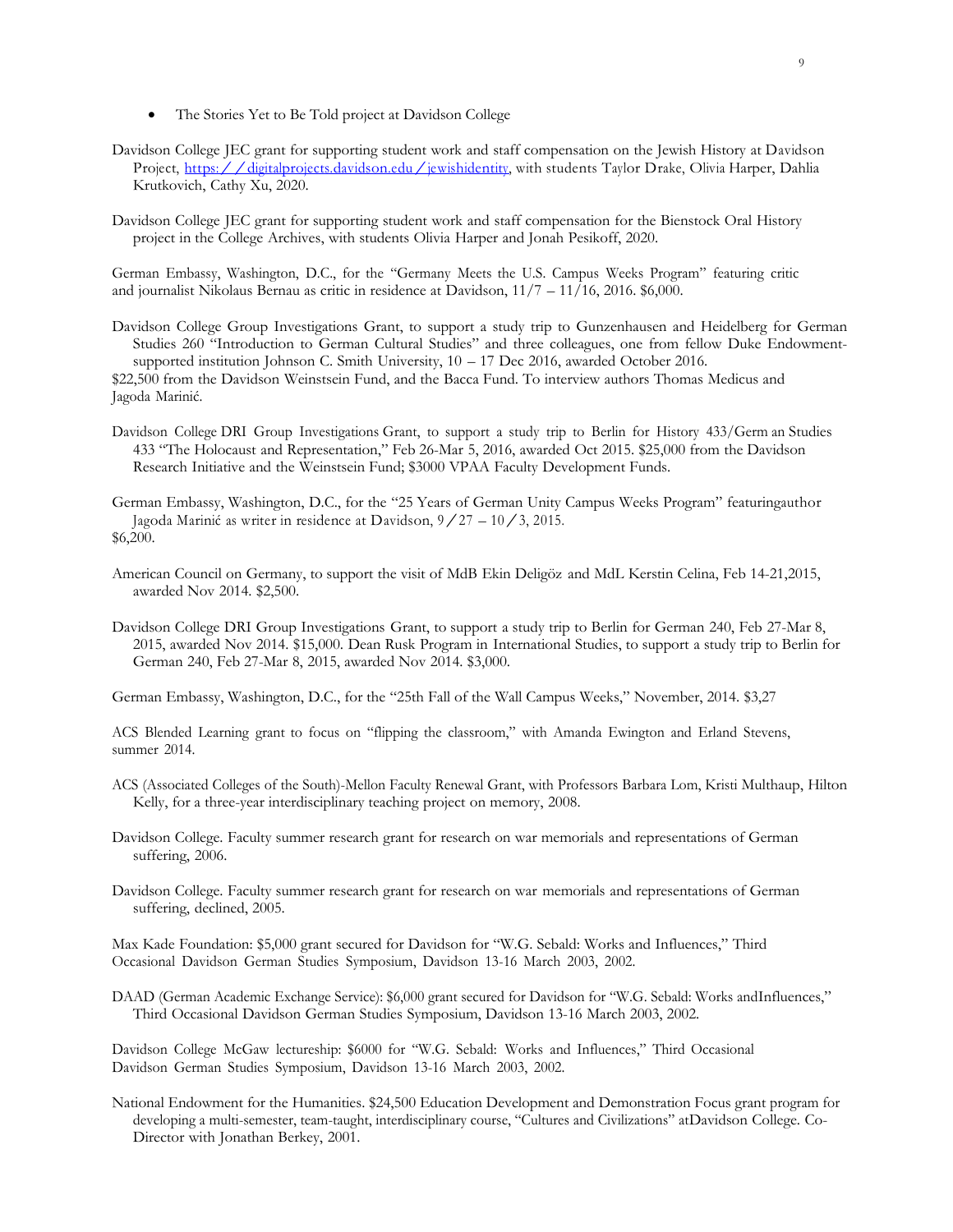- Davidson College. Faculty summer research grant: \$750 for research on Friedrich Torberg in Alt Aussee (interviews), 1998-99.
- DAAD (German Academic Exchange Service) Summer Study Visit scholarship: DM 7,500, for research on ErnstJünger in Marbach at the Deutsches Literaturarchiv and in Berlin at various libraries. June-August 1998.
- Davidson College. Faculty summer research grant: \$2,500 for research on Ernst Jünger in Marbach at theDeutsches Literaturarchiv and in Berlin at various libraries, 1997-98
- Davidson College. Faculty research grants: \$500 for work on Ernst Jünger at the Deutsches Literaturarchiv, Marbach am Neckar; \$1000 publication subsidy for History and Literature: Essays in Honor of Karl S. Guthke,edited by William C. Donahue and Scott Denham (Tübingen: Stauffenburg Verlag, 1999), 1996 -97.
- DAAD (German Academic Exchange Service) \$5,000 publication subsidy grant secured for A User's Guide to German Cultural Studies, eds. Scott Denham, Irene Kacandes, and Jonathan Petropoulos (Ann Arbor: University of Michigan Press, 1997), 1996.
- DAAD (German Academic Exchange Service) \$8,000 grant secured for Davidson for "German Studies as Cultural Studies: A Symposium," held at Davidson March 1995.

Southern Regional Education Board, Small Grants Program. \$750 grant toward expenses while researching the Gropius papers and archives at Harvard's Houghton Library, May-June 1994.

- Davidson College. Faculty summer research grant for work on Gropius Bauhaus Modernism: A Cultural Historyof a Modernist Institution [working title], 1994.
- Davidson College. Faculty summer research grant for work on "Franz Kafka in the GDR, 1949 1989," 1989.
- Harvard University. William R. Kenan Fund Grant to Enhance Teaching Excellence and Effectiveness through Innovation: to develop my proposal for a graded cultural and literary reader for beginning students of German at Harvard, 1989.
- DAAD Deutscher Akademischer Austauschdienst Direktstipendium for dissertation research at the Freie Universität, Berlin. Also awarded <sup>a</sup> Germanistic Society of America/Quadrille Grant; declined, <sup>1987</sup> -88.

### *Prizes, Awards, Named Professorships*

- E. Craig Wall, Jr. Distinguished Teaching Professor in the Humanities, named April 2017, for academic years 2017-2018 through 2019-2020.
- Thomas Jefferson Award, Davidson College. Highest faculty service and citizenship award, given to one faculty member each year. October 2015.

Charles A. Dana Professor of German, April 2009.

Hunter-Hamilton Love of Teaching Award, Davidson College, Davidson College's highest faculty honor, awarded to two faculty members each year, May 2002.

Harvard University. Danforth Center for Teaching and Learning Certificate of Distinction in Teaching, 1985 and 1989.

Harvard University. Bernhard Blume Prize for academic excellence, 1984 and 1986.

## **National Committees; Editorial Work**

*National Committees*

Annual Meeting Selection Committee, American Association of Teachers of German, one of three members. 2016-17.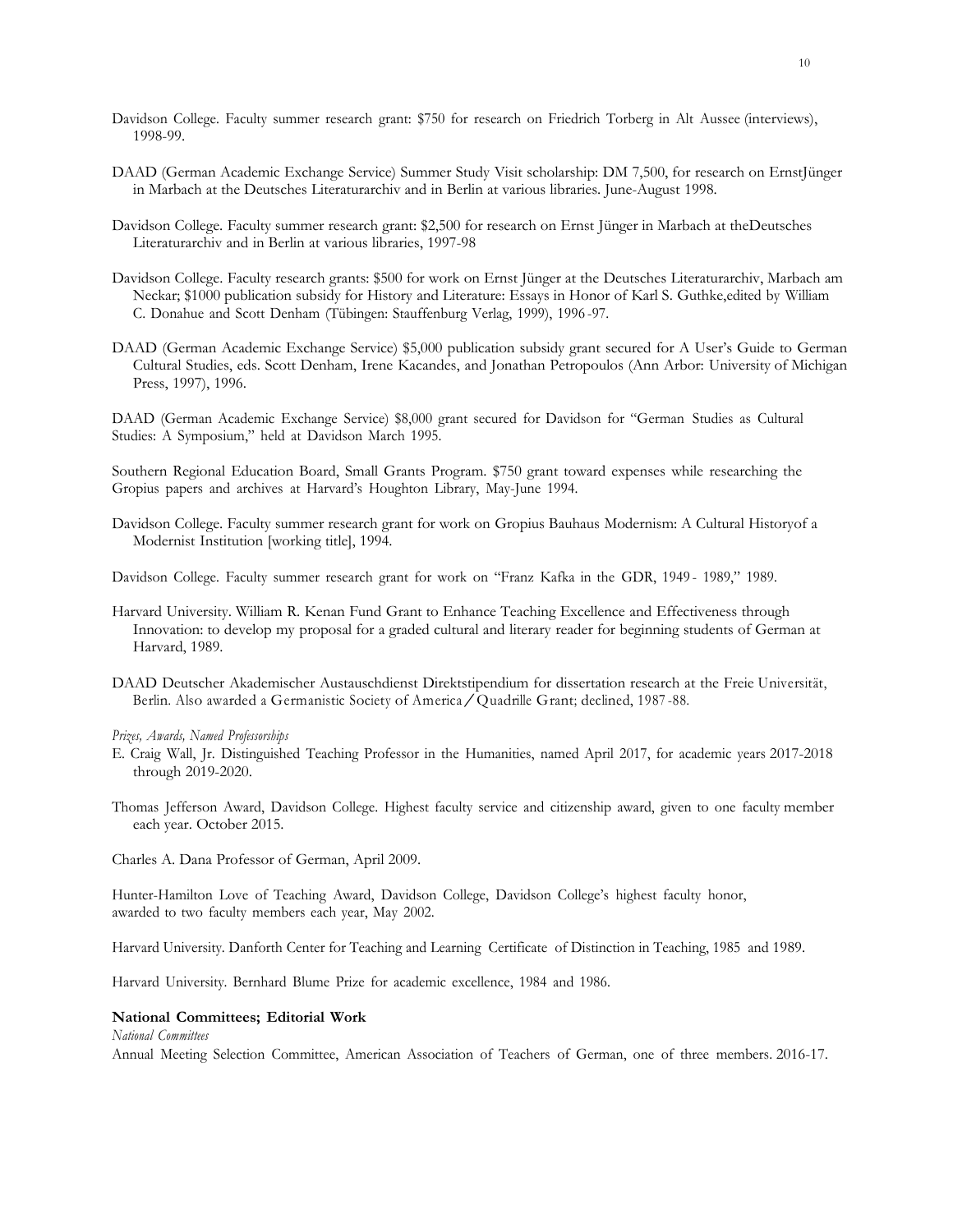Coordinator, with Jörg Echternkamp, German Studies Association Interdisciplinary Network on War andViolence, 2012–2013.

American Association of Teachers of German, national annual meeting co-chair, 2007.

German Studies Association. Member, Advisory Committee on German Studies Curricula, 1995 - 97.

Modern Language Association. Member, Executive Committee on Nineteenth and Early Twentieth-Century Literature, 1996-2001 (secretary, 1997; chair, 1998).

Modern Language Association. Member, Delegate Assembly, South Region, 1996-99.

#### *Editorial Work*

Co-editor, with Irene Kacandes and Jonathan Petropoulos, of the book series "Interdisciplinary German Cultural Studies," de Gruyter Verlag Berlin and New York (2-3 titles per year), 2006- 2014.Associate Editor, *Nabokov Studies*, 1995- 2000.

Frequent manuscript reviews for *German Quarterly*, *Mosaic*, University of Chicago Press, Cambridge University Press, Camden House, *Colloquy, Seminar,* Berghahn Books, *Holocaust and Genocide Studies,* Cornell University Press,*PMLA* (*Publications of the Modern Language Association*), Harcourt/Holt, *Modern Fiction Studies*, Brill, Boydell & Brewer, Ohio State University Press, and others.

#### **External Institutional Service**:

Two external tenure and promotion reviews, 2021.

- American Council on Germany, Charlotte Warburg Chapter planning committee, 2012 -present. Planning andlogistics for visiting ACG fellows and dignitaries, including programming for local international business and political leaders, college and university students, and—new under my leadership—high school students and teachers.
- American Council on Germany, review committee, Hunt and Goldman Fellowships, 2000 -present. Southeast German Studies Workshop, organizing committee, 2014-16.
- Chair, German Studies Association Graduate Student Outstanding Paper Prize Committee, 2009. Steering Committee member, webmaster; Interdisciplinary German Studies in the Southeast, 2007 -08.
- Application reviewer, NEH Teaching Development Fellowships program, 2010. Application reviewer, NEH summer stipend program, 2003.
- External Departmental and Program Reviews Emory University, Dept. of German Studies, 2014. Washington & Lee University, Dept. of German & Russian, 2008. Wellesley College, German Dept., 2008. Grinnell College, German Dept., 2004.

Duke in Berlin programs, 2002.

Tenure and promotion reviews, on average one per year since 2000.

NEH advisory committee member, Charlotte Symphony NEH grant proposal on the "Music of World War II," 2001-03.

State Testing Chair for national high school German examination, NC-AATG, 1999-2002; 2006-09, 2012-13.

Certified Prüfungsbeauftragter for Goethe-Institut examinations. (Prüferschulung at Goethe Institute Chicago, October 2014; German Language Center Houston, March 2008; recertified in 2012 through 2018.) Coordinator for the TestDaF and onDaF at Davidson 2007-2013. TestDaF certified examiner.

NC-AATG German Immersion Weekend faculty judge, Camp Caraway, Asheboro, November 2007 and 2008.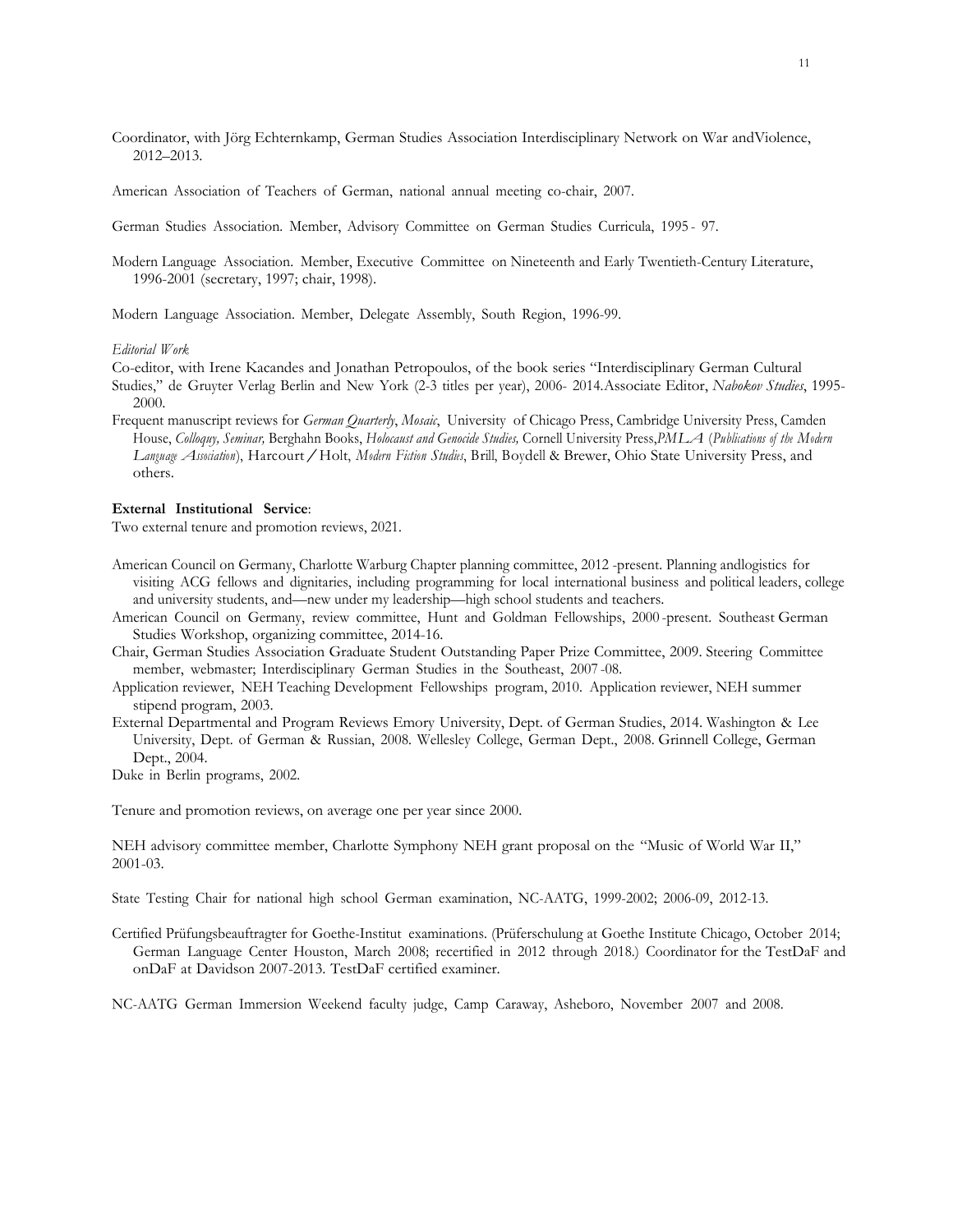Exam reader, International Baccalaureate Organization; German A1 paper 2 exams and German A1 WorldLiterature essays, 2007-2009.

#### **Davidson College Institutional Service**:

Chair, Humanities Program, 2017-18 through 2020-21. (Named April 2017.)

Department Chair, German Studies, 1999-2002, 2014-18.

- Coordinator, Global Literary Theory interdisciplinary minor; Global Humanities project, 2014 present. Director, Center for Interdisciplinary Studies, 2005-13.
- Co-Director, Cultures and Civilizations Course Project, 2000-02. Coordinator of Writing Courses, 2000-03. Professional Affairs Committee, 2014-17, secretary 2014-17. Educational Policy Committee, secretary, 2010-12. Strategic and other planning 2007-present: Committee on Curriculum Development 2007-08; Strategic Assessment Study Group on Curriculum 2008-09; First-Year Common Experience committee, 2008-09, 2011-12;Humanities planning group, 2006-12, 2015-17; various focus groups, Deans group, small group meetings on curriculum, VPAA office structure, globalization, etc. as part of Davidson's strategic assessment, planning, and implementation work.
- Davidson College German Summer Institute, faculty. 2006-12. Courses on Rilke, Brecht's *Mutter Courage*, RAFand German Terrorism, *Vergangenheitsbewältigung*, etc.
- Graduate Fellowships committee, 1991-2013; chair, 2002-03, 2004-2013. Campus representative for DAAD (German Academic Exchange Service), Fulbright, Liebmann, Beinecke, Rhodes, Marshall, Mitchell, and others.
- Davidson Research Initiative selection committee, 2008-12.

Non-departmental tenure and promotion committee chair (twice). Kemp Scholarship selection committee, 2006 - 12. Premedical advisory committee, mock interview committee, 2000-12. Pre-major academic advisor, 1991-present. Classics Semester Abroad, Germany section (with Peter Krentz), trip planning, presentations, teaching, April 26 - May 13, 2009.

Resident Director, Davidson College Würzburg, 1992-93, 1996-97, 2003-04. Involved serving all needs of the students, from teacher and advisor to counselor and travel leader to mentor and friend; managed an annual budget each time of approximately \$250,000.

Library Space Planning Task Force, 2007-09.

Faculty advisor: *Libertas* (student arts and culture magazine), *Hobart Park* (student literary annual), various years, 1996-2012.

Financial Management Committee of the Self-Study, secretary, 1994-96. Public Lectures Committee, 1994-96; chair, 1995- 96.

Faculty search committees: 1991-92, 1992-93, 1994-95, 1999-2000, 2001-02, 2008-09, 2011-12, 2012-13, 2014-15, 2015-16, 2016-17.

Equity advisor training for search committees, 2012. Equity advisor, 2014-present. International EducationCommittee, 1991- 93.

Postcolonial Studies Reading Group, organizer, 2013-14. Faculty reading group organizer, 1993-98. International Student Association faculty advisor, 1997-99. College Union Board faculty advisor, 1998-2001.

Patterson Court Council advisor for student co-ed house "CoHo," 2000-03. Committee on Campus and Religious Life, 1998-2001.

**Professional Society Memberships**: (past and current)German Studies Association American Literary Translators Association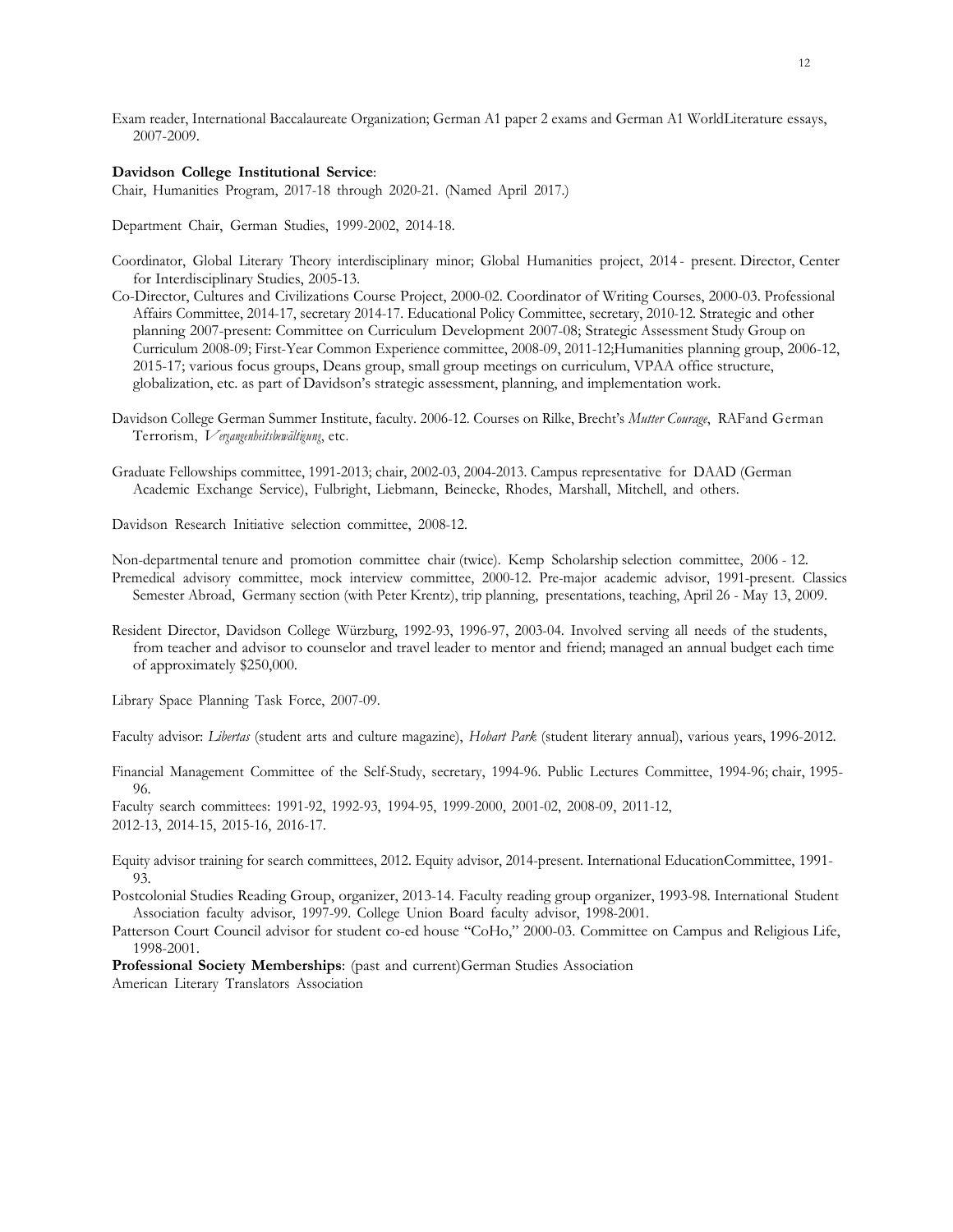Memory Studies Association

American Council on Germany; Atlantik-Brücke American Association of Teachers of German Kafka Society of America Internationale Vereinigung für Germanistik Modern Language Association

### **Teaching**:

Connections and Conflicts in the Humanities ("Humes," "New Humes")

- Cultures & Civilizations, a comparative, interdisciplinary humanities course with a postcolonial lens Humanities: The Western Tradition.
- Elementary, intermediate, and advanced German language courses German Composition and Conversation Advanced German Grammar and Composition German for Economics and Policy
- German for Reading

Introductory German literature and culture coursesGerman culture and history

Franz Kafka and Modernist Narrative (in English and German) The Modern Novel and NarratologyModern Architecture and the Bauhaus Postcolonial Theory

- Aesthetics Literary Theory RilkeDer Bildungsroman
- Wolfram von Eschenbach's *Parzival* and *Willehalm* Vergangenheitsbewältigung: Literature, Historiography, Film Wenders, Fassbinder, Dörrie
- Contemporary Germany
- Postwar German Politics and Culture (team taught with Lou Ortmayer, Dept. of Political Science) Culture andSociety in Weimar and Nazi Germany
- Günter Grass and Christa Wolf
- The Holocaust and Representation (solo; with Thomas Pegelow Kaplan, Dept. of History; with Roman Utkin, Russian Studies, and Caitlin Christian-Lamb, College Archives)
- Weimar Culture and Society
- First-Year Writing Seminar "War Stories," "Susan Sontag as Public Intellectual," "How Stories Work," "Lost in Translation"
- German Historiography Translation Praktikum Schopenhauer in Context Goethe and Thomas Mann
- Thomas Mann's *Zauberberg* (in English and German) German Identity in Literature and Culture Epic Love From Wolfram to Wolf
- Advanced Research Methods in the Humanities (with Maria Fackler, Dept. of English) Pos twar German Drama Bertolt Brecht
- Theory and Practice of Literary Translation (with Kyra Kietrys, Dept. of Hispanic Studies, 2012; Keyne Cheshire, Dept. of Classics, 2013; Amanda Ewington, Dept. of Russian Studies, 2015, 2016)

*Senior Theses advised (selected)*:

"Myth and Woman in Christa Wolf's *Kassandra* and *Voraussetzung einer Erzählung*"; "The Fate of Victor Klemperer's *LTI*"; "The Confessional Novel and J.M. Coetzee's Silent Confessors"; "Tucholsky and Journalistic Culture in Berlin"; "Nonfiction Prose Writing and Journalism"; "Armenian Genocide, the German General Staff, and Holocaust Historiography in the Soviet Union, Armenia, and Germany"; "The West-German Press and German Identity"; "Urs Widmer's Political Theater"; "Theater in the Kovno and Terezin Ghettos"; "Reading andWriting the Novella"; "Educational Reform and the German University System Today"; "Sorben und Deutsche: the Slavic Sorbian Culture in the GDR"; "Gastarbeiter and Post-1989 Farm Labor in Germany: A Comparative Study"; "Anne Frank in History and Culture"; "The Sorbian Minority through German History"; "Guestworkers and Migrants: a History of Foreign Labor in Germany"; "Magic Women as Medieval Revivalism in Wagner andGilbert & Sullivan"; "Powers of Small Countries in the European Union"; "Duldung und Gedultete: Zwischen Aufenthalt und Abschiebung. Status des Gesetzes und Auswirkungen auf Menschen"; "Can We Laugh at Hitle r?Film Satire of Hitler and the *Führer*"; "Afrodeutsch: Schwarzsein und Deutschsein"; "Boris Pasternak's *A Twin in the Clouds*"; "Rilke's Lady and the Unicorn"; "Heinar Kipphardt's *Bruder Eichmann*: a Translation and Essays"; "The Chlorhuhn in the Room: Anti-Americanism and the German Protests Against the Transatlantic Trade and Investment Partnership"; "Coping with Crisis through Zweig: A Historical Study of Stefan Zweig's Publishing"; "The Exiled Cosmopolitan – Stefan Zweig in Brazil"; "Defining *Energiewende*: Understanding Varying Political Interpretations and Objectives for the Energy Transition in Germany"; RAF and State Violence as Seen from the Free Democratic Party; Public Good and the Wealth of Elites and Nobles in the Wirtschaftswunder of the